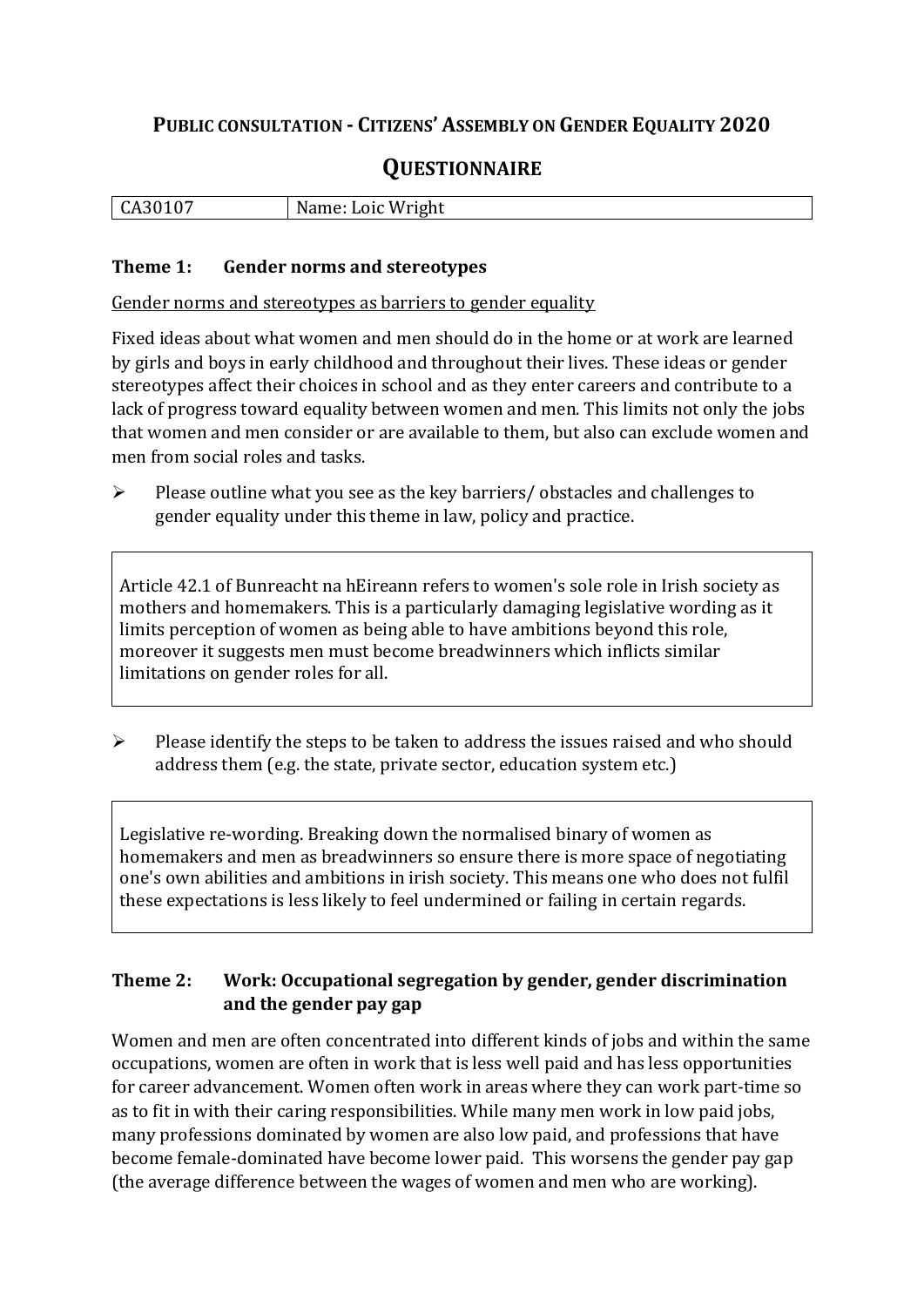➢ Please outline what you see as the key barriers/ obstacles and challenges to gender equality under this theme in law, policy and practice.

Women are paid on avergae less money for similar jobs to men. Moreover, there is a widespread belief among men that this is not an issue and therefore it is not addressed. Men are more likely to be in positions of power and then abuse that power.

 $\triangleright$  Please identify the steps to be taken to address the issues raised and who should address them (e.g. the state, private sector, education system etc.)

there needs to be a systematic restructuring of how businesses work, especially there is a need for educating staff on basic social responsiblities and practises such as consent, gender studies. These will allow for more nuanced understandings and discussions and hopefully limit binary opposition between men and women in the workplace.

#### **Theme 3. Care, paid and unpaid, as a social and family responsibility**

Care -- the social responsibility of care and women and men's co responsibility for care, especially within the family

Women remain disproportionately responsible for unpaid care and often work in poorly paid care work. For working parents or [lone parents,](https://aran.library.nuigalway.ie/bitstream/handle/10379/6044/Millar_and_Crosse_Activation_Report.pdf?sequence=1&isAllowed=y) balancing paid work with parenting and or caring for older and dependent adults presents significant challenges. Women are [most disadvantaged by these challenges,](https://eige.europa.eu/gender-equality-index/game/IE/W) yet men also suffer from lack of opportunities to share parenting and caring roles. Despite recent legislation and policy initiatives to support early years parental care, [inequalities in the distribution of unpaid](https://www.ihrec.ie/app/uploads/2019/07/Caring-and-Unpaid-Work-in-Ireland_Final.pdf)  [care](https://www.ihrec.ie/app/uploads/2019/07/Caring-and-Unpaid-Work-in-Ireland_Final.pdf) continue between women and men. The cost of childcare has been identified as a particular barrier to work for women alongside responsibilities of caring for older relatives and dependent adults.

➢ Please outline what you see as the key barriers/ obstacles and challenges to gender equality under this them in law, policy and practice.

There is a fundamental issue with the value placed on different types of work. While this extends to a variety of sectors, many vestiges of Twentieth Century Ireland and Article 42 remain active in these outlooks. In that, there is possibly a belief that this kind of wrok at home is expected and not therefore to be renumerated.

 $\triangleright$  Please identify the steps to be taken to address the issues raised and who should address theme (e.g. the state, private sector, education system etc.)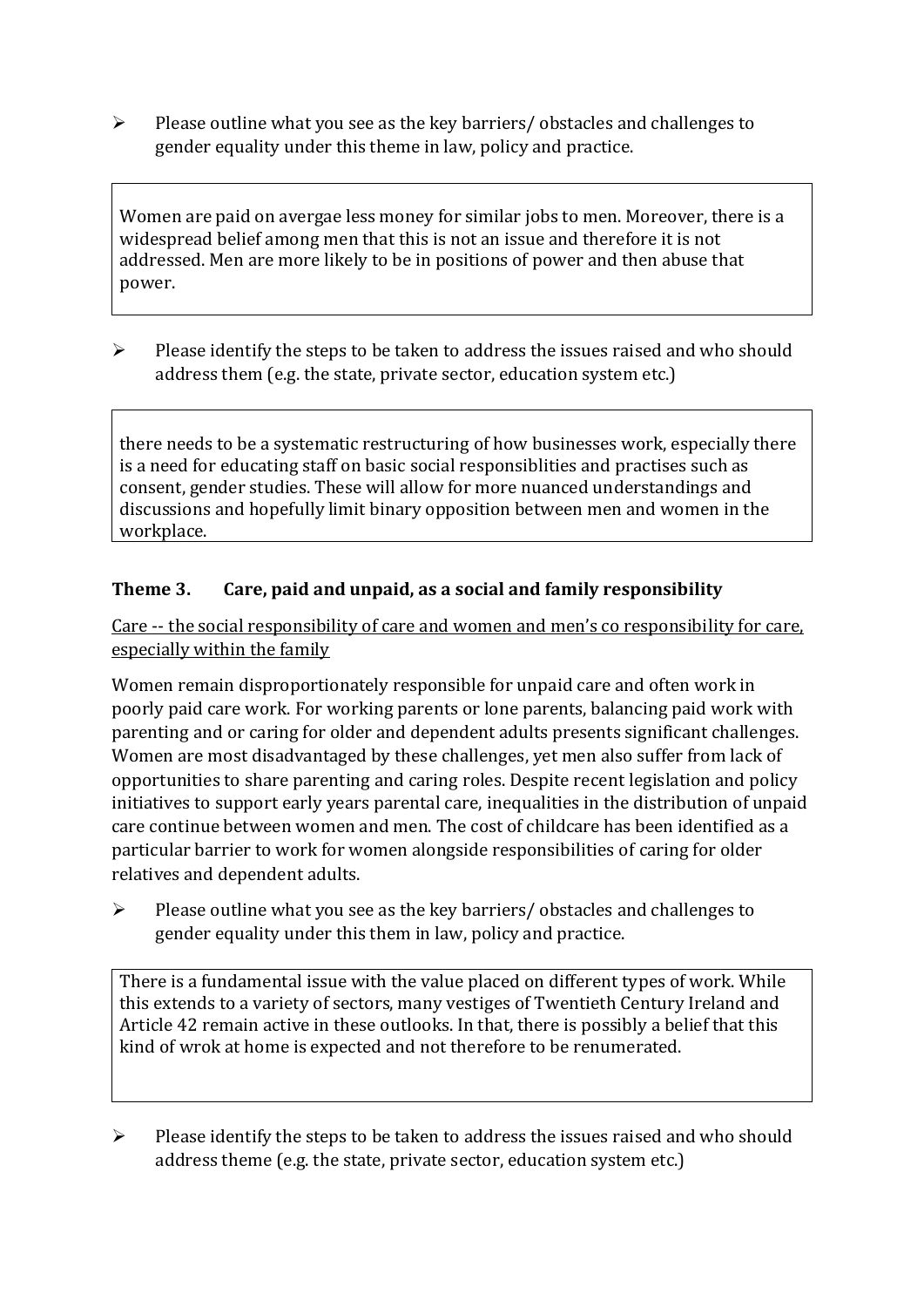A similar to re-evaluation of values and expectations from individuals in Irish society should mean that all kinds of work should be valued and paid/

#### **Theme 4: Women's access to, and representation in, public life and decision making**

Ensure women's participation and representation in decision-making and leadership in the workplace, political and public life

Women are systematically underrepresented in leadership in [economic](https://eige.europa.eu/gender-equality-index/2019/compare-countries/power/2/bar) and [political](https://eige.europa.eu/gender-equality-index/2019/compare-countries/power/1/bar)  [decision-](https://eige.europa.eu/gender-equality-index/2019/compare-countries/power/1/bar)making. Despite the introduction of a candidate gender quota (through the system of party funding) for national political office, and [initiatives](https://betterbalance.ie/) to support women's access to corporate decision-making roles, men continue to dominate leadership positions. There are also issues to be considered around how media represents women and men.

➢ Please outline what you see as the key barriers/ obstacles and challenges to gender equality under this theme in law, policy and practice.

There are still prevalent narratives categorising men as rational and women as emotional. These nonsensical outlooks do contribute to public perception of women's role in Irish society.

 $\triangleright$  Please identify the steps to be taken to address the issues raised and who should address them (e.g. the state, private sector, education system etc.)

An important aspect of educaiton in Ireland should focus on a better-equipped sex education and gender awareness to contribute to a fairer society.

### **5. Where does gender inequality impact most?**

To conclude we would be interested in your response to the following question: In which area do you think gender inequality matters most?

Please rank the following in order of importance, 1 being the most important:

- Paid work  $\sim$  3 • Home  $\&$  family life  $\qquad \qquad \qquad$  2
	- Education 5